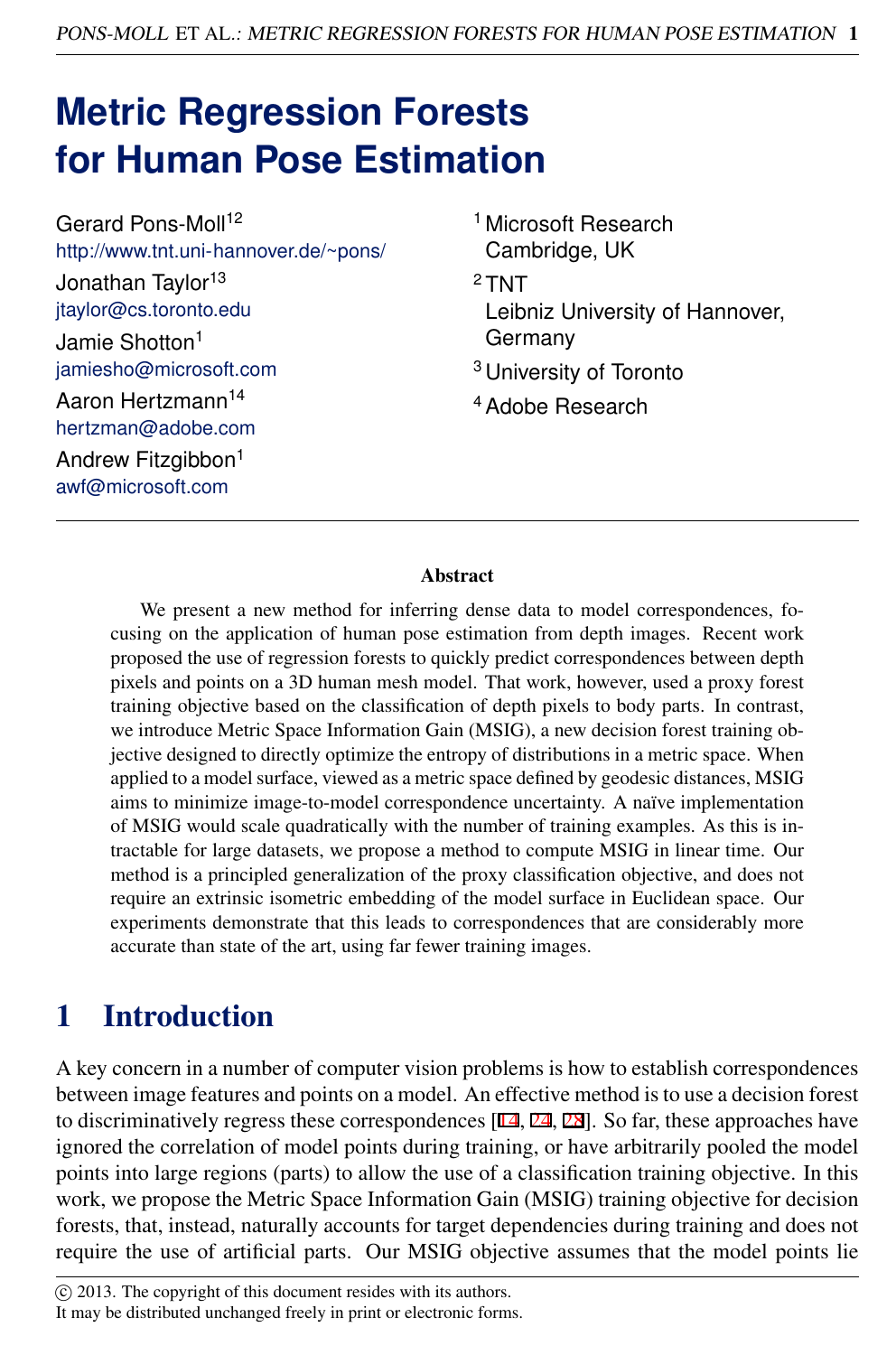

<span id="page-1-0"></span>Figure 1: We propose a method to quickly estimate the continuous distributions on the manifold or more generally the metric space induced by the surface model. This allows us to efficiently train a random forest to predict image to model correspondences using a continuous entropy objective. Notation is explained in Sec. [3.](#page-3-0)

in a space in which a metric has been defined to encode correlation between target points. Among the larger class of problems where MSIG could apply, we focus on the challenging application of general activity human pose estimation from single depth images.

Human pose estimation has been a very active area of research for the last two decades. Algorithms can be classified into two main groups, namely generative [20] and discriminative [26]. Generative approaches model the likelihood of the observations given a pose estimate. The pose is typically inferred using local optimization  $[4, 5, 13, 22, 27]$  or stochastic search [8, 10, 21]. Regardless of the optimization scheme used, such approaches are susceptible to local minima and thus require good initial pose estimates.

Discriminative approaches [3, 15, 17, 29] learn a direct mapping from image features to pose space from training data. Unfortunately, these approaches can struggle to generalize to poses not present in the training data. The approaches in [14, 23] bypass some of these limitations by discriminatively making predictions at the pixel level. This makes it considerably easier to represent the possible variation in the training data, but yields a set of independent local pose cues that are unlikely to respect kinematic constraints. To overcome this, recent work has fit a generative model to these cues  $[1, 12, 28]$ . The most relevant example of such a hybrid system is that of Taylor *et al*. [28] who robustly fit a mesh model to a set of image-to-model correspondence predicted by a decision forest.

Decision forests are a classic method for inductive inference that has recently regained popularity by yielding excellent results on a wide range of classification and regression tasks. The canonical example in pose estimation is  $[23]$  where a forest is used to segment the human body into parts. These parts are manually specified and the segmentation is used to define a per-pixel classification task. To train the forest, split functions are evaluated using a parts objective ('PARTS') based on discrete information gain. Specifically, the split is chosen to reduce the Shannon entropy of the resulting body part class distributions at the left and right child nodes. Motivated by the success of Hough forests [11] for object detection and localization, a follow-up paper [14] directly regressed at each pixel an offset to several joint locations. They showed, surprisingly, that retrofitting a forest for this task that had been trained using the PARTS objective [23] outperforms forests that had been trained using a standard regression objective based on variance minimization. The work of Taylor *et al*. [28] followed suit in retrofitting a PARTS trained classification forest to predict model-image correspondences. Despite these successes, the somewhat arbitrary choice to bootstrap using a PARTS objective, clashes with the experience of several authors [6, 16, 18] who show that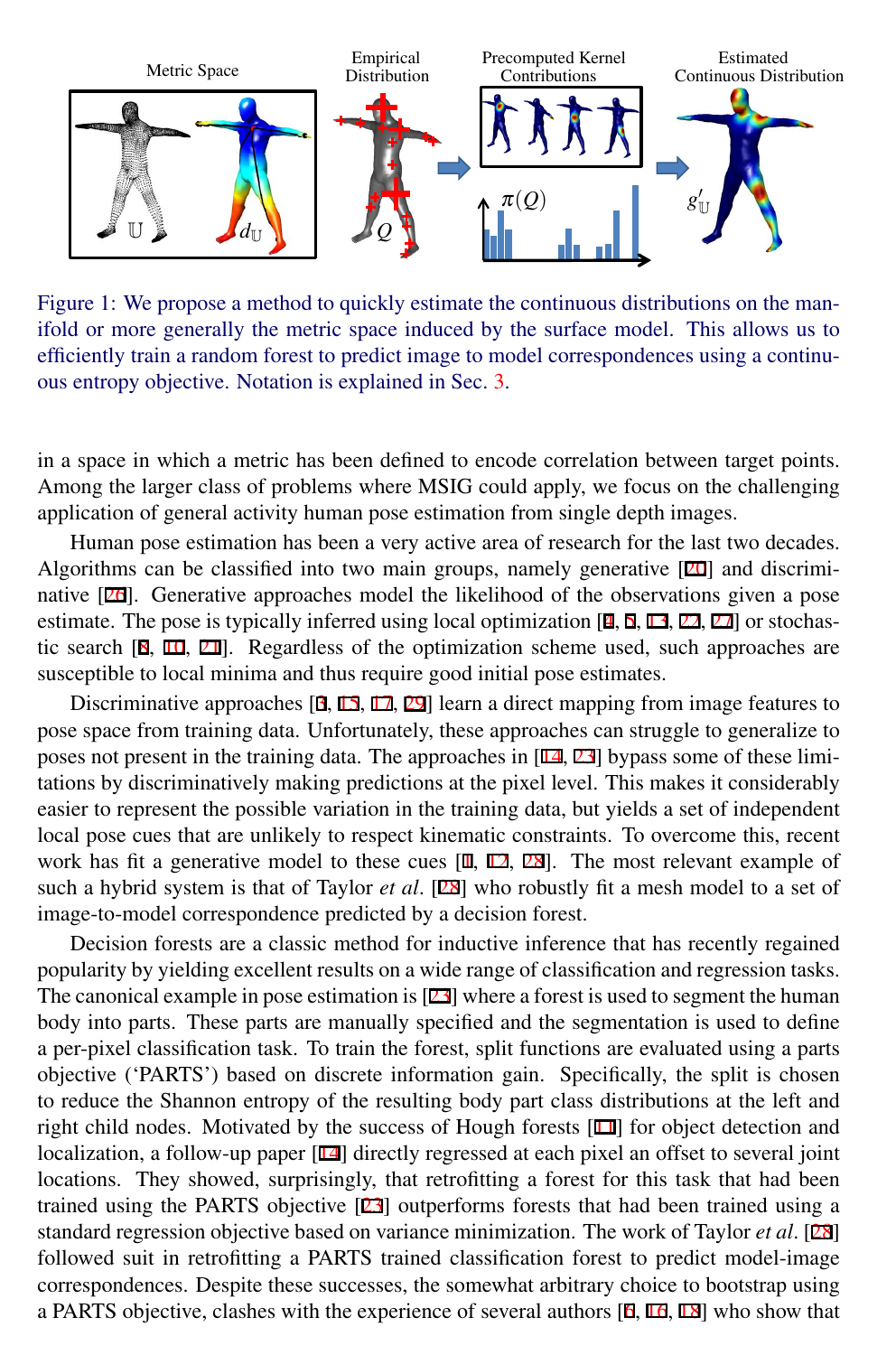the objective function has a substantial influence on the generalization error of the forest.

We address this by showing that the image-to-model correspondences used in Taylor *et al*. [28], can be predicted with substantially higher accuracy by training a forest using the 'correct' objective – an objective that chooses splits in order to minimize the uncertainty in the desired predictive distributions. When the target outputs lie in a metric space, minimizing the continuous entropy in that space is the natural training objective to reduce this uncertainty. Our main contribution is in how this continuous entropy can be computed efficiently at every split function considered in the training procedure, even when using millions of training examples. To this end, we estimate the split distributions using Kernel Density Estimation (KDE) [19] employing kernels that are functions of the underlying metric. To make this computationally tractable, we first finely discretize the output space and pre-compute a kernel matrix encoding each point's kernel contribution to each other point. This matrix can then be used to efficiently 'upgrade' any empirical distribution over this space to a KDE approximation of the true distribution. Although staple choices exist for the kernel function (*e.g*. Gaussian), its underlying metric (*e.g*. Euclidean distance) and discretization (*e.g*. uniform), they can also be chosen to reflect the application domain. In our domain of human pose estimation, the targets are points on a 3D mesh model surface. Interestingly, our MSIG objective can encode the body part classification objective [23] by employing a non-uniform discretization. It is, however, much more natural to have a near uniform discretization over the manifold and to use the geodesic distance metric to encode target correlation on this manifold, see Fig. [1.](#page-1-0) As articulated shape deformations are  $\varepsilon$ -isometric with respect to the geodesic distance, all computations in this space are independent of pose which removes the need to find an extrinsic isometric embedding in the Euclidean space as used in [28].

Our experiments on the task of human pose estimation show a substantial improvement in the quality of inferred correspondences from forests trained with our objective. Notably, this is achieved with no additional computational burden since the algorithm remains the same at test time. We further observe that with orders of magnitude less training data, we can obtain state of the art human pose performance using the same fitting procedure as [28].

#### 2 Forest Training

We employ the standard decision forest training algorithm and features. A forest is an ensemble of randomly trained decision trees. Each decision tree consists of split nodes and leaf nodes. Each split node stores a split function to be applied to incoming data. At test time, a new input will traverse the tree branching left or right according to the test function until a leaf node is reached. Each leaf stores a predictor, computed from the training data falling into that leaf. At training time, each split candidate partitions the set of training examples *Q* into left and right subsets. Each split function *s* is chosen among a pool  $\mathcal F$  in order to reduce the average uncertainty of the predictions. This is achieved using a training objective *I*(*s*) that assigns a high score if *s* reduces this uncertainty. Training proceeds greedily down the tree, locally optimizing *I* for each node, until some stopping criterion is met. In all of our experiments, we use the same binary split functions as  $[23]$  which consist of fast depth comparisons executed on a window centered at the input depth pixel x*<sup>i</sup>* . For more details, we refer the reader to [7].

As our main contribution, we propose Metric Space Information Gain (MSIG) as the natural objective to learn to regress image-to-model correspondences where the target domain is a metric space. This objective aims to reduce the continuous entropy of the data on the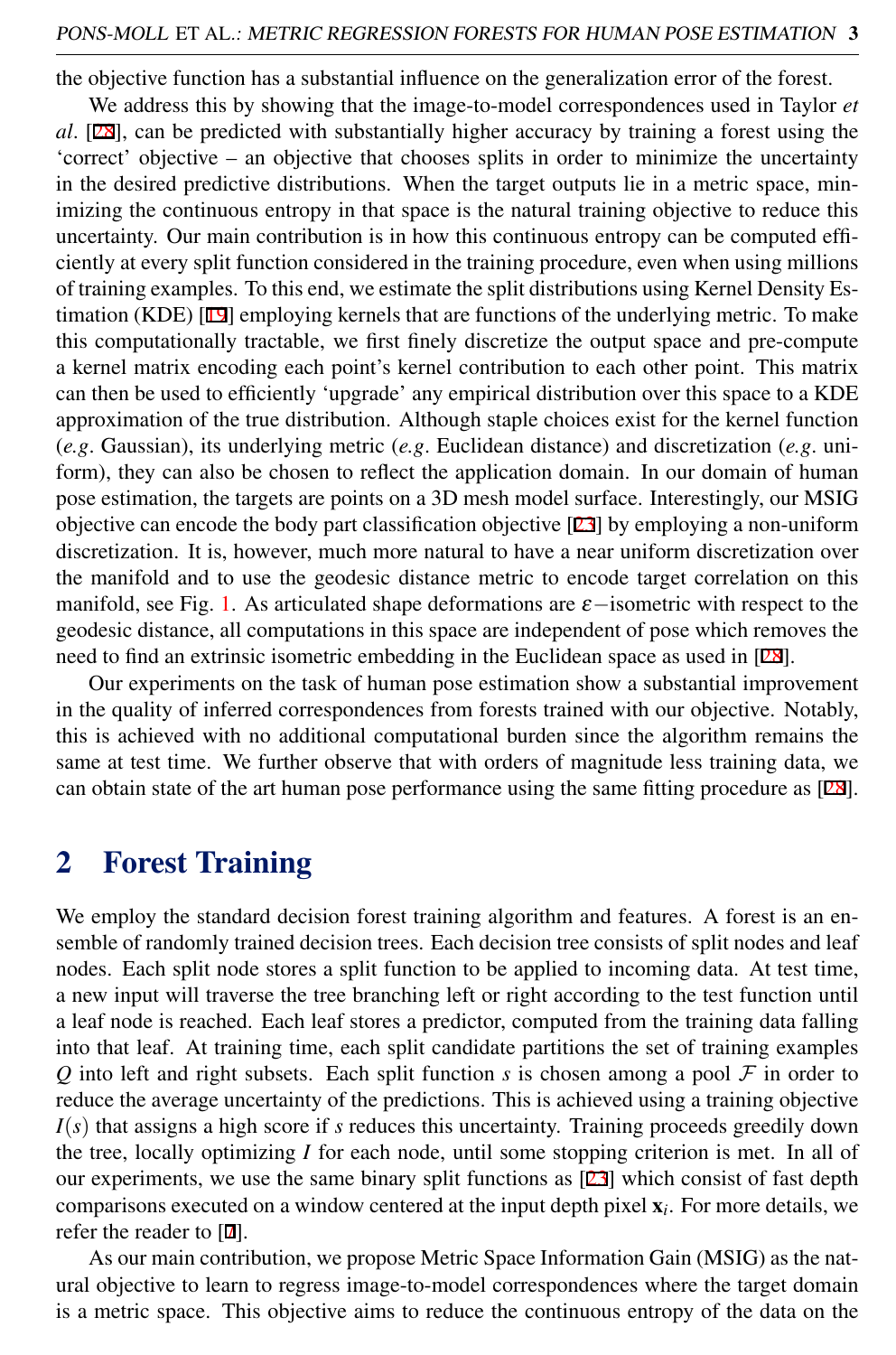

<span id="page-3-1"></span>Figure 2: (a) On the left we show an example of an empirical distribution and on the right our estimated continuous distribution. (b) Examples of the continuous distributions induced by KDE at different levels of the tree. The MSIG objective reduces the entropy of the distributions through each split resulting in increasingly uni-modal and lower entropy distributions deeper in the tree.

metric space. In the case of a metric space induced by a reference 3D human mesh model with standard body proportions, this translates into the correspondence uncertainty over the model surface. To train a forest using MSIG we first need to define the metric for the target space which determines the correlation between the targets. Instead of assuming a uni-modal Gaussian distribution (*e.g*. [24]) we use KDE to approximate the density where the kernels are functions of the metric chosen; see Fig. [2.](#page-3-1) Informally, distributions with probability mass at nearby locations will result in lower entropies than distributions with probability mass spread to distant locations. As we will show, MSIG outperforms the PARTS [23, 28] and standard regression [14] objectives, and can be computed efficiently in linear time.

#### <span id="page-3-0"></span>3 Metric Space Information Gain

We use the surface of a canonical human body to define the metric space  $(\mathbb{U}, d_{\mathbb{U}})$  of our targets. Here,  $\mathbb U$  denotes the continuous space of locations on this model and  $d_{\mathbb U}$  denotes the geodesic distance metric on the manifold induced by the surface model. Let *U* denote a random variable with probability density  $p_U$  whose support is a set U and let  $B(s)$  be a random variable that depends on a split function *s* and takes the values *L* or *R*. The natural objective function used to evaluate whether a split *s* reduces uncertainty in this space is the information gain,

<span id="page-3-2"></span>
$$
I(s) = H(U) - \sum_{i \in \{L, R\}} P(B(s) = i)H(U|B(s) = i)
$$
\n(1)

where  $H(U)$  is the differential entropy of the random variable U. For a random variable U with distribution  $p_U$  this is defined as

$$
H(U) = \mathbb{E}_{p_U(\mathbf{u})} \left[ -\log p_U(\mathbf{u}) \right] = -\int_{\mathbb{U}} p_U(\mathbf{u}) \log p_U(\mathbf{u}) d\mathbf{u}.
$$
 (2)

In practice the information gain can be approximated using an empirical distribution  $Q = {\mathbf{u}_i}$  drawn from  $p_U$  as

<span id="page-3-3"></span>
$$
I(s) \approx \hat{I}(s; Q) = \hat{H}(Q) - \sum_{i \in \{L, R\}} \frac{|Q_i|}{|Q|} \hat{H}(Q_i),
$$
\n(3)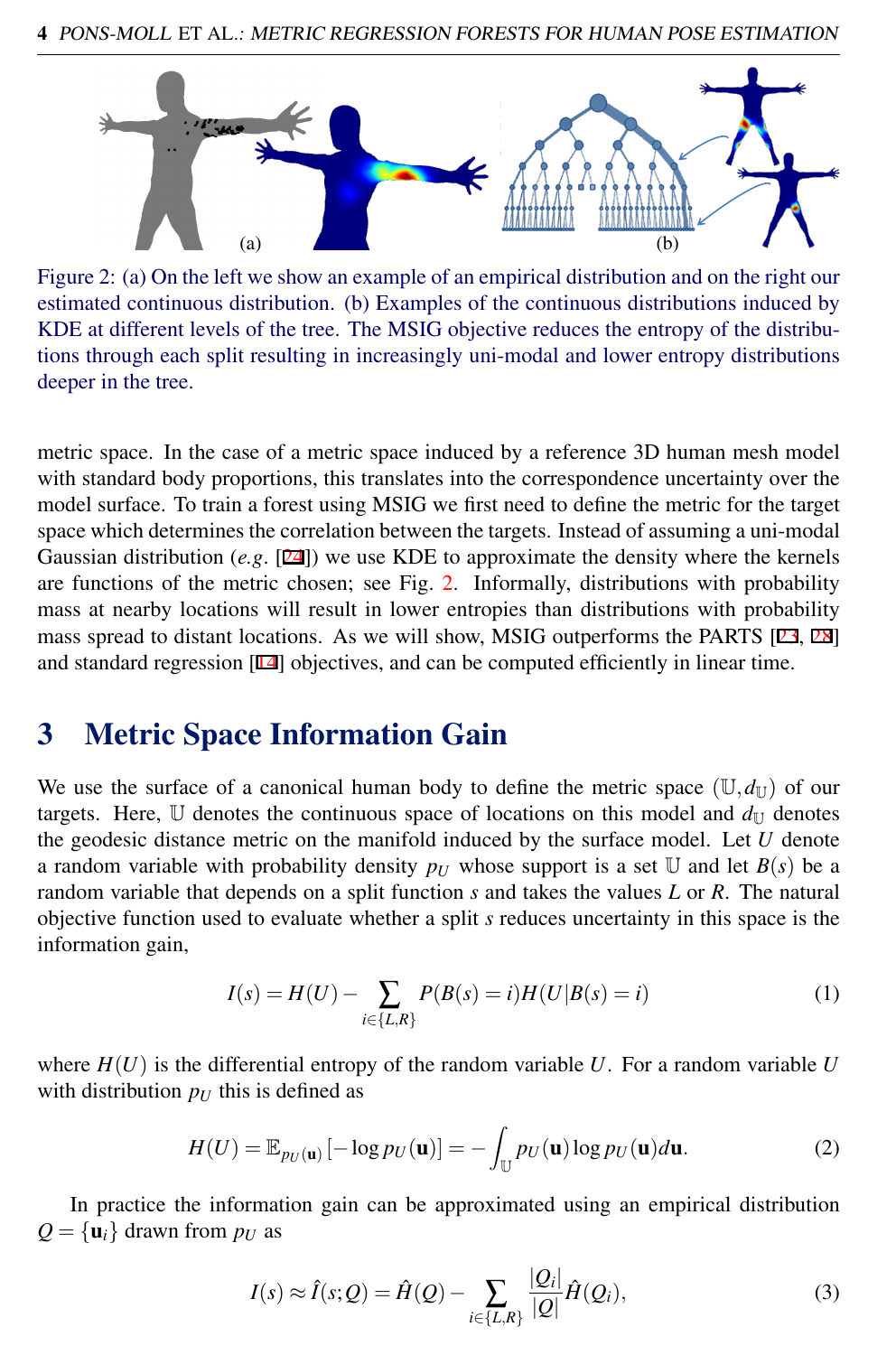<span id="page-4-0"></span>where  $\hat{H}(Q)$  is some approximation to the differential entropy and  $\|\cdot\|$  dennotes the cardinality of a set. One way to approach this is to use a Monte Carlo approximation of Eq. [2](#page-3-2)

$$
H(U) \approx -\frac{1}{N} \sum_{\mathbf{u}_i \in Q} \log p_U(\mathbf{u}_i) \tag{4}
$$

As the continuous distribution  $p<sub>U</sub>$  is unknown, it must also be estimated from the empirical distribution *Q*. One way to approximate this density  $p_U(\mathbf{u})$  is using Kernel Density Estimation (KDE). Let  $N = |Q|$  be the number of datapoints in the sample set. The approximated density  $f_U(\mathbf{u})$  is then given by

<span id="page-4-1"></span>
$$
p_U(\mathbf{u}) \simeq f_U(\mathbf{u}) = \frac{1}{N} \sum_{\mathbf{u}_j \in Q} k(\mathbf{u}; \mathbf{u}_j),
$$
 (5)

where  $k(\mathbf{u}; \mathbf{u}_j)$  is a kernel function centered at  $\mathbf{u}_j$ . Plugging this approximation into Eq. [4,](#page-4-0) we arrive at the KDE estimate of entropy:

$$
\hat{H}_{\text{KDE}}(Q) = -\frac{1}{N} \sum_{\mathbf{u}_i \in Q} \log \left( \frac{1}{N} \sum_{\mathbf{u}_j \in Q} k(\mathbf{u}_i; \mathbf{u}_j) \right). \tag{6}
$$

That is, one evaluates the integral at the datapoint locations  $\mathbf{u}_i \in Q$  in the empirical distribution, a calculation of complexity  $N^2$ . To train a tree, the entropy has to be evaluated at every node of the tree and for every split function  $s \in \mathcal{F}$ . Thus this calculation could be performed up to  $2^L \times |\mathcal{F}|$  times, where *L* is the maximum depth of the tree. Clearly, for big training datasets one cannot afford to scale quadratically with the number of samples. For example, the tree structures used in this paper are trained from 5000 images with roughly 2000 foreground pixels per image, resulting in 10 million training examples. Therefore, as our main contribution, we next show how to train a random forest with a MSIG objective that scales linearly with the number of training examples.

To this end, we discretize the continuous space into *V* points  $\mathbb{U}' = (\mathbf{u}'_1, \mathbf{u}'_2, \dots, \mathbf{u}'_V) \subseteq \mathbb{U}$ . This discretization simplifies the metric to a matrix of distances  $D_{\mathbb{U}} = \Big( d_{\mathbb{U}}(\mathbf{u}'_i, \mathbf{u}'_j) \Big)$  that can be precomputed and cached. Even better, the kernel functions can be cached for all pairs of points  $(\mathbf{u}'_i, \mathbf{u}'_j) \in \mathbb{U}'$ . For our experiments, we choose the kernel function on this space to be an exponential  $k(\mathbf{u}_i'; \mathbf{u}_j') = \frac{1}{Z} \exp\left(-\frac{d_{\mathbb{U}}(\mathbf{u}_i', \mathbf{u}_j')^2}{2\sigma^2}\right)$  $2\sigma^2$ where  $d_{\mathbb{U}}(\mathbf{u}'_i, \mathbf{u}'_j)$  is the geodesic distance on the model and  $\sigma$  is the bandwidth of the kernel. The normalization constant *Z* ensures that the total amount of contribution coming from each point equals one and is thus invariant to the discretization. The geodesic distances are pre-computed on a high resolution triangulated mesh model using the Dikjstra algorithm [9] The discretization would ideally be uniformly distributed over the model surface, but we find that that simply using an appropriate sampling of the vertex locations of the original mesh sufficient to obtain good results.

In all the experiments shown in this paper we use  $\sigma = 3$ cm which roughly corresponds to the average nearest neighbor distance in the empirical distributions. A detailed discussion on kernel bandwidth selection can be found in [25]. Since the kernels fall off to zero, only a small subset of indices  $\mathcal{N}_i \subseteq \{1, ..., V\}$  indicate neighboring points  $\{\mathbf{u}'_j\}_{j \in \mathcal{N}_i}$  that contribute to  $\mathbf{u}'_i$ . Hence, for efficiency, we only store the significant kernel contributions for each discretized point  $\mathbf{u}'_i$ .

For ease of explanation in the following, we assume here that each point has a constant number of neighbors  $|\mathcal{N}_i| = M$  for all  $i \in \{1, ..., V\}$ . Let  $\mathcal{J}_{i,j}$  denote a look-up table that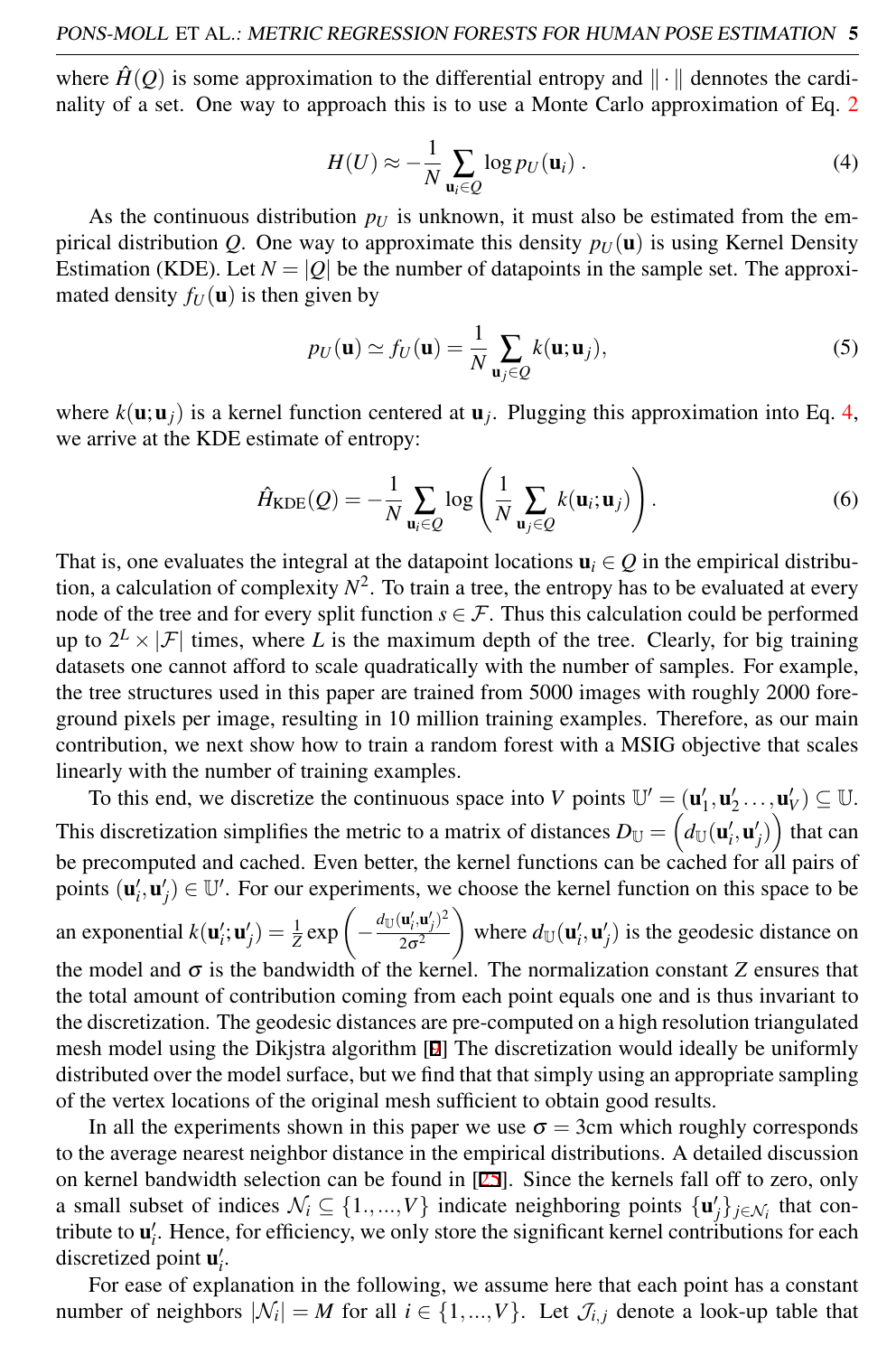contains the node index of the *j*-th neighbor of the *i*-th node. This leads to the following kernel matrix that is pre-computed before training:

<span id="page-5-1"></span>
$$
\mathbf{K} = \begin{bmatrix} k(\mathbf{u}'_1; \mathbf{u}'_{\mathcal{J}_{1,1}}) & k(\mathbf{u}'_1; \mathbf{u}'_{\mathcal{J}_{1,2}}) & \dots & k(\mathbf{u}'_1; \mathbf{u}'_{\mathcal{J}_{1,M}}) \\ k(\mathbf{u}'_2; \mathbf{u}'_{\mathcal{J}_{2,M}}) & k(\mathbf{u}'_2; \mathbf{u}'_{\mathcal{J}_{2,2}}) & \dots & k(\mathbf{u}'_2; \mathbf{u}'_{\mathcal{J}_{2,M}}) \\ \vdots & \vdots & \ddots & \vdots \\ k(\mathbf{u}'_V; \mathbf{u}'_{\mathcal{J}_{V,1}}) & k(\mathbf{u}'_V; \mathbf{u}'_{\mathcal{J}_{V,M}}) & \dots & k(\mathbf{u}'_V; \mathbf{u}'_{\mathcal{J}_{V,M}}) \end{bmatrix} . \tag{7}
$$

Thus, given a discretization  $\mathbb{U}'$  we can smooth the empirical distribution over this discretization using the kernel contributions as

<span id="page-5-0"></span>
$$
g_{U'}(\mathbf{u}'_i; Q) \simeq \frac{1}{N} \sum_{j \in \mathcal{N}_i} \pi_j(Q) k(\mathbf{u}'_i; \mathbf{u}'_j)
$$
(8)

where the weights  $\pi_j(Q)$  are the number of data points in the set Q that are mapped to the bin center  $\mathbf{u}'_j$ . In other words,  $\{\pi_j(Q)\}_{j=1}^V$  are the unnormalized histogram counts of the discretization given by U'. In this way, we can use a simple histogram as our sufficient statistic to estimate the density. The expression in Eq. [8](#page-5-0) can be efficiently computed using the precomputed kernel matrix  $K$  in Eq. [7](#page-5-1)

$$
g_{U'}(\mathbf{u}'_i;Q) = \frac{1}{N} \sum_{m=1}^{M} \pi_{\mathcal{J}_{i,m}}(Q) \mathbf{K}_{i,m} .
$$
\n(9)

We can use this to further approximate the continuous KDE entropy estimate of the underlying density in Eq. [5](#page-4-1) as

<span id="page-5-2"></span>
$$
p_U(\mathbf{u}) \simeq f_U(\mathbf{u}; \mathcal{Q}) \simeq g_{U'}(\alpha(\mathbf{u}); \mathcal{Q})
$$
\n(10)

where  $\alpha(\mathbf{u})$  maps **u** to a point in our discretization. Using this, we approximate the differential entropy of  $p_U(\mathbf{u})$  using the discrete entropy of  $g_{U'}$  defined on our discretization. Hence, our MSIG estimate of the entropy on the metric space for an empirical sample *Q* is

$$
\hat{H}_{\text{MSIG}}(Q) = -\sum_{u_i \in \mathbb{U}'} g_{U'}(\mathbf{u}'_i; Q) \log g_{U'}(\mathbf{u}'_i; Q) \tag{11}
$$

where the terms only need to be calculated when  $g_{U'}(\mathbf{u}'_i; Q) \neq 0$ .

Note that this is also equivalent to approximating the entropy defined in Eq. [2](#page-3-2) by evaluating the integral only at the  $V$  points of the discretized space  $\mathbb{U}'$ . Note that in contrast to Eq. [4](#page-4-0) we need to re-weight by  $g_{U'}(\mathbf{u}'_i; Q)$  because we are sampling uniformly on a grid of points in the space as opposed to Eq. [4](#page-4-0) where the samples are drawn from the empirical distribution *Q*. This is equivalent to importance sampling with a uniform proposal distribution.

The complexity of Eq. [11](#page-5-2) is  $V \times M$ . When training a tree, each new split *s* requires a linear pass through the data to compute the left and right histograms. The total complexity of evaluating a split using Eq. [3](#page-3-3) is thus  $N + V \times M \ll N^2$  allowing trees to be trained efficiently.

Finally, to compute a correspondence using a forest trained with MSIG, we follow the lead of  $[28]$  in outfitting each leaf with a regression model.<sup>[1](#page-5-3)</sup> Briefly, the training data that falls into a leaf defines an empirical distribution over the space and we use mean shift to find the most prominent mode  $\hat{u}$  and its mean-shift weight  $\omega$  which we bundle as the regression model  $(\hat{\mathbf{u}}, \omega)$ . At test time, each tree yields a separate regression model, and we predict the correspondence  $\hat{u}$  that yields the maximum weight  $\omega$ .

<span id="page-5-3"></span><sup>&</sup>lt;sup>1</sup>Naturally, we could also consider the maximum of the KDE fit but we opt to follow the strategy of [28] to reflect the improvement due to the forest structure itself in our results.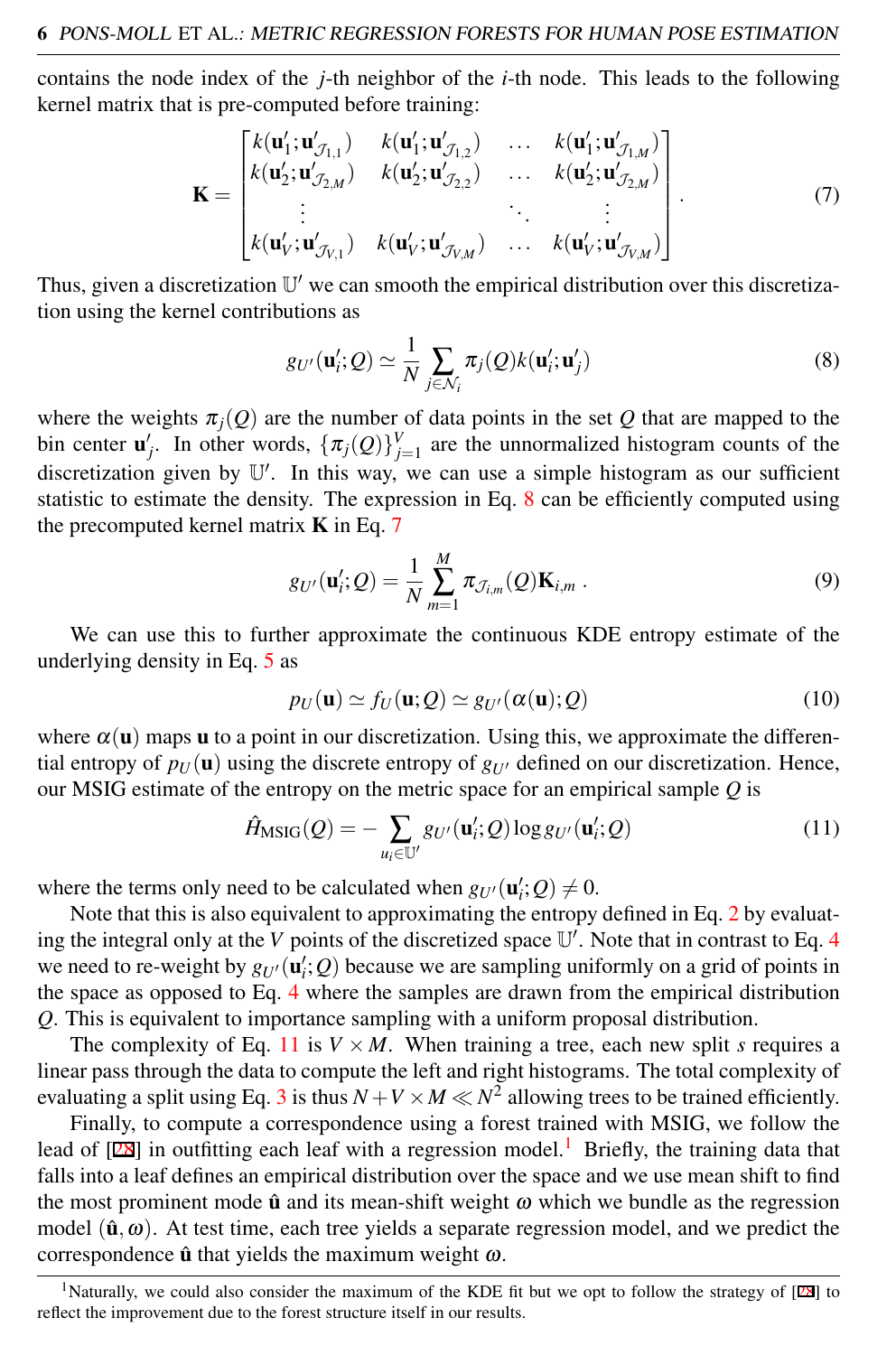## <span id="page-6-1"></span>4 Pose Estimation

We now investigate the ability of MSIG trained forests to improve the accuracy of humanpose estimation. Hence, we follow the procedure of Taylor *et al*. [28] as closely as possible. Their procedure uses a 3D mesh model to explain a set of input depth pixels  $\{x_i\}_{i=1}^N \subseteq \mathbb{R}^3$ . A vector of parameters  $\theta \in \mathbb{R}^d$  representing a particular pose defines a global transform *M* that takes any point  $\mathbf{u} \in \mathbb{U}$  on the model surface and outputs its 3D location  $M(\mathbf{u}; \theta) \in \mathbb{R}^3$ . The goal is then to obtain a set of model correspondences  $C = {\mathbf{u}_i}_{i=1}^N \subseteq U$  and a corresponding pose  $\theta$  so that the transformed correspondences  $\{M(\mathbf{u}_i;\theta)\}_{i=1}^N \subseteq \mathbb{R}^3$  align with their respective input pixels. In practice, insufficient model capacity, noisy correspondences and local minima encountered during optimization make this goal nearly impossible to achieve. Therefore, a carefully designed energy function is used to robustly evaluate the quality of a pose  $\theta$  and noisy correspondences *C*. This is given by:

<span id="page-6-0"></span>
$$
E(\theta, C) = \lambda_{\text{vis}} E_{\text{vis}}(\theta, C) + \lambda_{\text{prior}} E_{\text{prior}}(\theta) + \lambda_{\text{int}} E_{\text{int}}(\theta)
$$
 (12)

where the first term  $E_{\text{vis}}$  accounts for both outliers and model visibility,  $E_{\text{prior}}$  encodes a Gaussian prior on pose learnt from motion capture data and the  $E_{int}$  penalizes self intersections of the model. We refer the reader to [28] for more details on these terms. Standard iterated closest point (ICP) approaches to minimizing an objective such as Eq. [12](#page-6-0) alternate between optimizing *C* and  $\theta$ , but convergence is unlikely without a good initial guess of one or the other. A key contribution of [28] was to demonstrate that the set of correspondences *C* could be initialized by their random forest and the pose  $\theta$  effectively optimized in 'one shot'. Given this initial set of correspondences, a non-linear optimization of Eq. [12](#page-6-0) with respect to pose  $\theta$  is performed using a Quasi-Newton method (L-BFGS).

In contrast to [28], we also *consider* a further ICP optimization to achieve additional gains. Holding θ fixed, we update *C* by finding the closest visible model point to each depth pixel, instead of minimizing Eq. [12](#page-6-0) exactly. This allows *C* to be updated efficiently using a  $k$ -D tree [2]. To update  $\theta$ , the non-linear optimizer is restarted with the new correspondences.

### 5 Experiments

We evaluate our approach using the same test set of 5000 synthetic depth images as used in [28]. We examine both the accuracy of the inferred correspondences and their usefulness for single frame human pose estimation from depth images.

#### 5.1 Setup

Forests. We use two forests in our experiments: MSIG and PARTS, indicating respectively that they were trained with our proposed MSIG objective or the standard PARTS based objective of [23]. Both forests contain three trees and were trained to depth 20. To learn the structure and split functions of each tree we use 5000 synthetic images per tree. The extra complexity in training a MSIG tree resulted in them taking roughly three times as long as the PARTS trees. This complexity does not exist at test time and thus speeds reported in [28] are obtainable using either type of tree. To populate the leaf distributions in both types of trees, we replicate the strategy of [28]: we push the training data from 20000 (depth, correspondences) image pairs through the trees and find the mode of the distribution in the extrinsic isometric embedding of a human shape (the 'Vitruvian' pose) using mean-shift.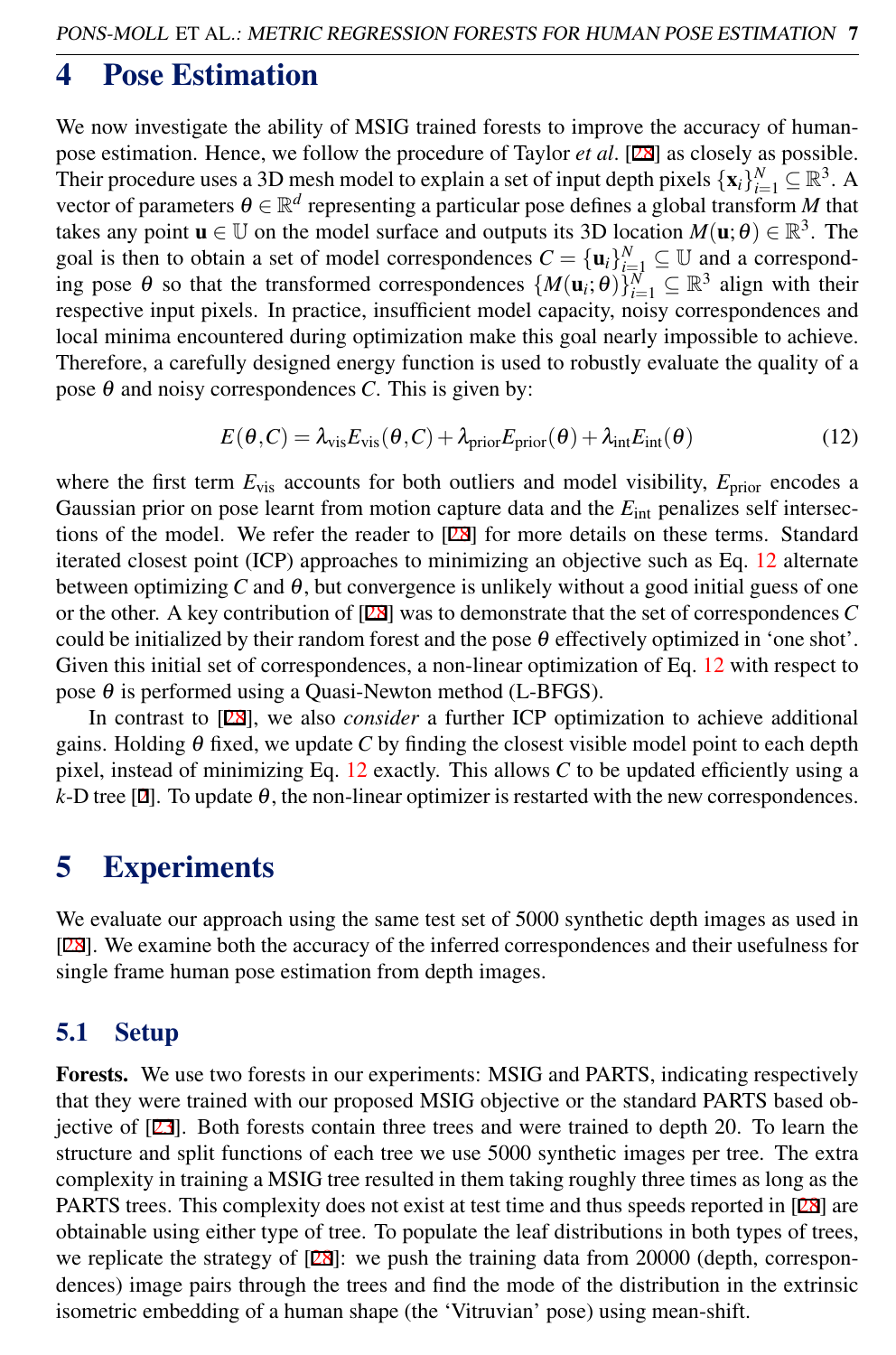

<span id="page-7-0"></span>Figure 3: Correspondence error comparison of PARTS forest with the proposed MSIG forest. We evaluate the accuracy for forests of depths 17, 18, 19, 20. It can be observed that our proposed method consistently produces considerably more accurate correspondences.

Pose estimation. For human pose estimation we parametrize a model using a skeleton. We predict the following 19 body joints: head, neck, shoulders, elbows, wrists, hands, knees, ankles, feet, and hips (left, right, center).

Metrics. To evaluate the accuracy of the inferred correspondences, we use the *correspondence error* defined as the geodesic distance between the prediction and the ground truth model location. We use a model with standard proportions and thus a correspondence error of 25 cm is roughly the length of the lower arm. To measure pose accuracy we use the challenging *worst joint* error metric introduced in [28]: the proportion of test scenes that have all predicted joints within a certain Euclidean distance from their ground truth locations.

#### 5.2 Results

We evaluate the performance of our forest regressors to predict dense image to model correspondences. We quantify the proportion of predicted correspondences with an error less than a certain distance. We find that correspondences with an error of less than 15 cm tend to be useful for pose estimation whereas those with higher errors are usually treated as outliers. In Fig. [3](#page-7-0) we show the correspondence accuracy for both the MSIG forest and PARTS forest at depths of 17,18,19 and 20. As it can be seen, the MSIG forest produces correspondences that are consistently more accurate than those produced from the PARTS forest. This is very encouraging since forests trained using a PARTS objective had previously shown state of the art performance, far superior to those using other objectives such as the Hough-regression [14]. We attribute the better performance of our approach to the fact that MSIG favors distributions with mass concentrated (in the sense of the defined metric) in close locations.

Although the inferred dense correspondences can be used for a large number of tasks, we consider the task of single frame pose estimation as a motivational example. Therefore, we also show the impact in the pose accuracy again for forests of depth 17,18,19 and 20. As one would expect, better correspondences translate into more accurate pose estimates. As can be seen in Fig. [4,](#page-8-0) the MSIG forest produces a small but significant improvement w.r.t.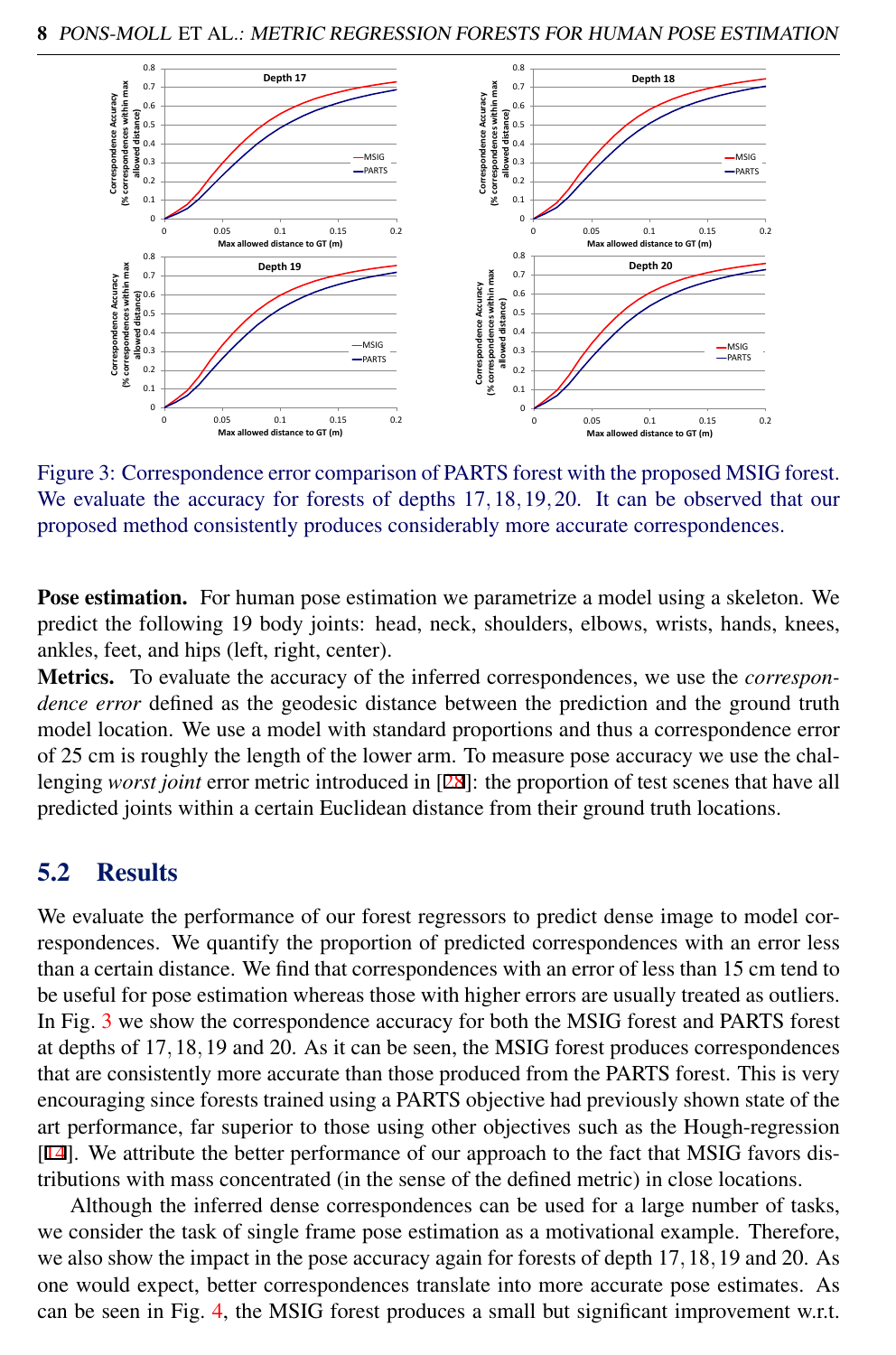

<span id="page-8-0"></span>Figure 4: Pose accuracy comparison using correspondences from both PARTS and proposed MSIG forests at depths 17,18,19 and 20. For both forests, we use the pose estimation algorithm of [28] as explained in Sec. [4](#page-6-1) and evaluate using the worst joint error metric.

to the PARTS forest. The smaller gains in pose accuracy are expected as the energy of [28] is designed to be robust to outliers from their forest. We also compare in Fig. [5](#page-8-1) directly to the results provided by  $[28]$ , which appears to be the state of the art for single frame pose estimation from depth images. Despite our MSIG forest using orders of magnitude less training images (300K images vs. 5K images per tree), we achieve equivalent performance.

We further demonstrate that our correspondences can be used to initialize classical registration methods such as articulated ICP as explained in Sec [4.](#page-6-1) Contrary to what was alluded to in [28] we find that using just 10 such ICP alternations provides an additional performance gain of up to 10% with both PARTS and MSIG correspondences as demonstrated in Fig. [5.](#page-8-1) Furthermore, it can be seen that the gap between the MSIG and PARTS is not washed out by this downstream ICP processing. The resulting MSIG poses after ICP refinement, thus represent the state of the art on this dataset.



<span id="page-8-1"></span>Figure 5: Left: Pose accuracy of our MSIG forest trained with 5000 images per tree compared to accuracy reported by [28] which used 300,000 training images. Right: Pose accuracy for both PARTS and MSIG forests after 10 iterations of ICP. Note that the curve labelled MSIG in both the left (solid red) and right (dashed red) plots are the same.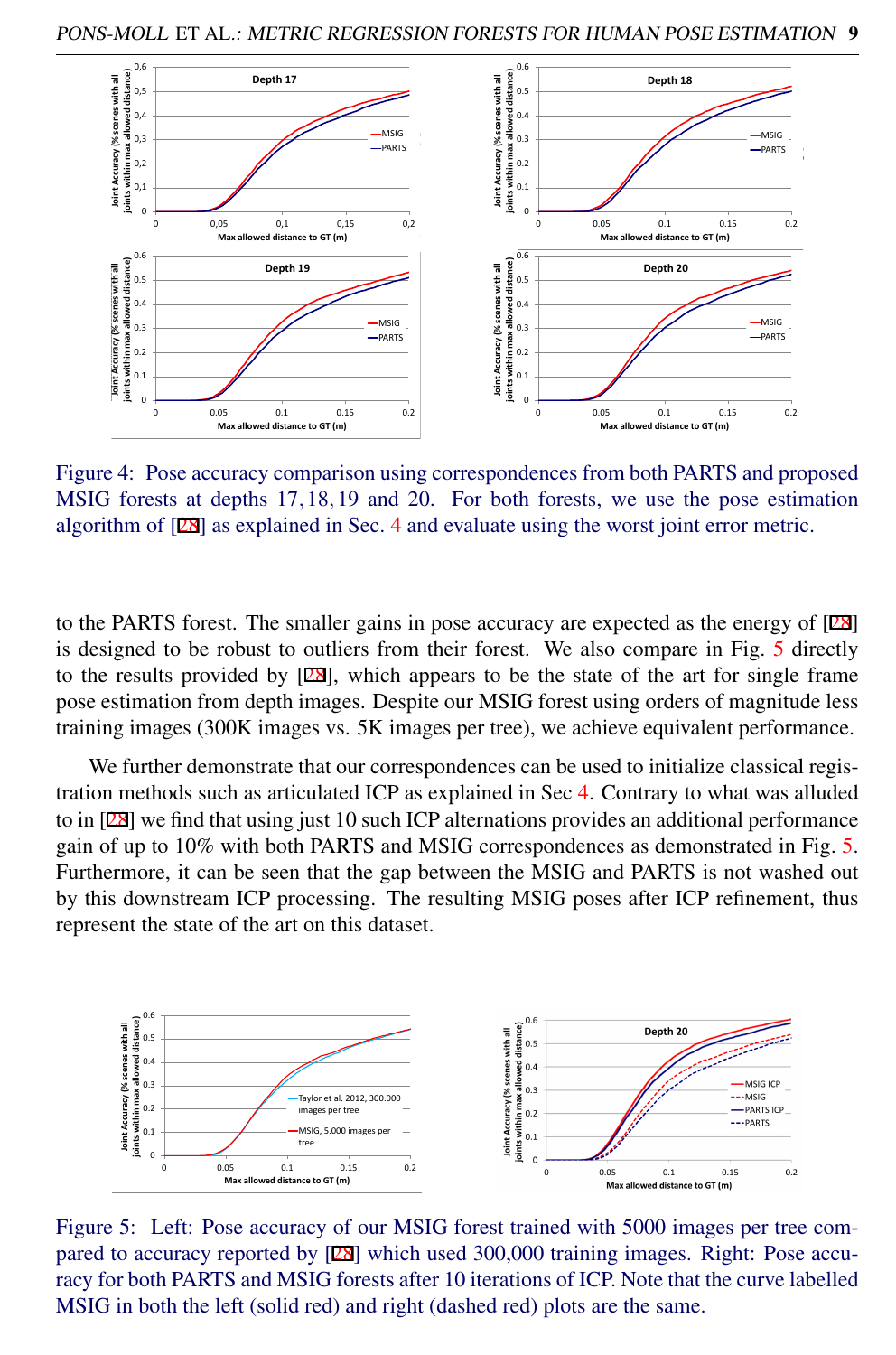### 6 Conclusion

We have introduced MSIG, an objective function that evaluates a split function's ability to reduce the uncertainty over an arbitrary metric space using kernel density estimation. Using a discretization of this space, an efficient approximation to MSIG was developed as to facilitate its use in training random forests. Although the general framework can be tuned through the specification of an appropriate metric space, kernel function and discretization, natural choices exist making this approach widely applicable.

We employed MSIG in the context of human pose estimation to both simplify and enhance the inference of dense data to model correspondences by avoiding two arbitrary requisites of previous work: (i) our work does not require a segmentation of the human body into parts, and (ii) it does not require an extrinsic isometric embedding of the human shape. A number of experiments show that the more principled MSIG objective allows the inference of superior correspondences compared to those provided by standard training objectives. Additionally, these results translate into state of the art accuracy for single frame pose estimation using far fewer training images.

## References

- [1] A. Baak, M. Müller, G. Bharaj, H. Seidel, and C. Theobalt. A data-driven approach for real-time full body pose reconstruction from a depth camera. In *ICCV*, pages 1092–1099. IEEE, November 2011.
- [2] J. Bentley. Multidimensional binary search trees used for associative searching. *Communications of the ACM*, 18(9):509–517, September 1975.
- [3] L. Bo and C. Sminchisescu. Twin Gaussian Processes for Structured Prediction. *IJCV*, 87:28–52, 2010.
- [4] C. Bregler, J. Malik, and K. Pullen. Twist based acquisition and tracking of animal and human kinematics. *IJCV*, 56(3):179–194, 2004.
- [5] M.A. Brubaker, D.J. Fleet, and A. Hertzmann. Physics-based person tracking using the anthropomorphic walker. In *IJCV*, 2010.
- [6] W. Buntine and T. Niblett. A further comparison of splitting rules for decision-tree induction. *Machine Learning*, 8(1):75–85, 1992.
- [7] A. Criminisi and J. Shotton. *Decision Forests for Computer Vision and Medical Image Analysis*. Springer, 2013.
- [8] J. Deutscher and I. Reid. Articulated body motion capture by stochastic search. *IJCV*, 61(2): 185–205, 2005.
- [9] Edsger W Dijkstra. A note on two problems in connexion with graphs. *Numerische mathematik*, 1(1):269–271, 1959.
- [10] J. Gall, B. Rosenhahn, T. Brox, and H.-P. Seidel. Optimization and filtering for human motion capture. *IJCV*, 87:75–92, 2010.
- [11] J. Gall, A. Yao, N. Razavi, L. Van Gool, and V. Lempitsky. Hough forests for object detection, tracking, and action recognition. *PAMI*, 33(11):2188–2202, 2011.